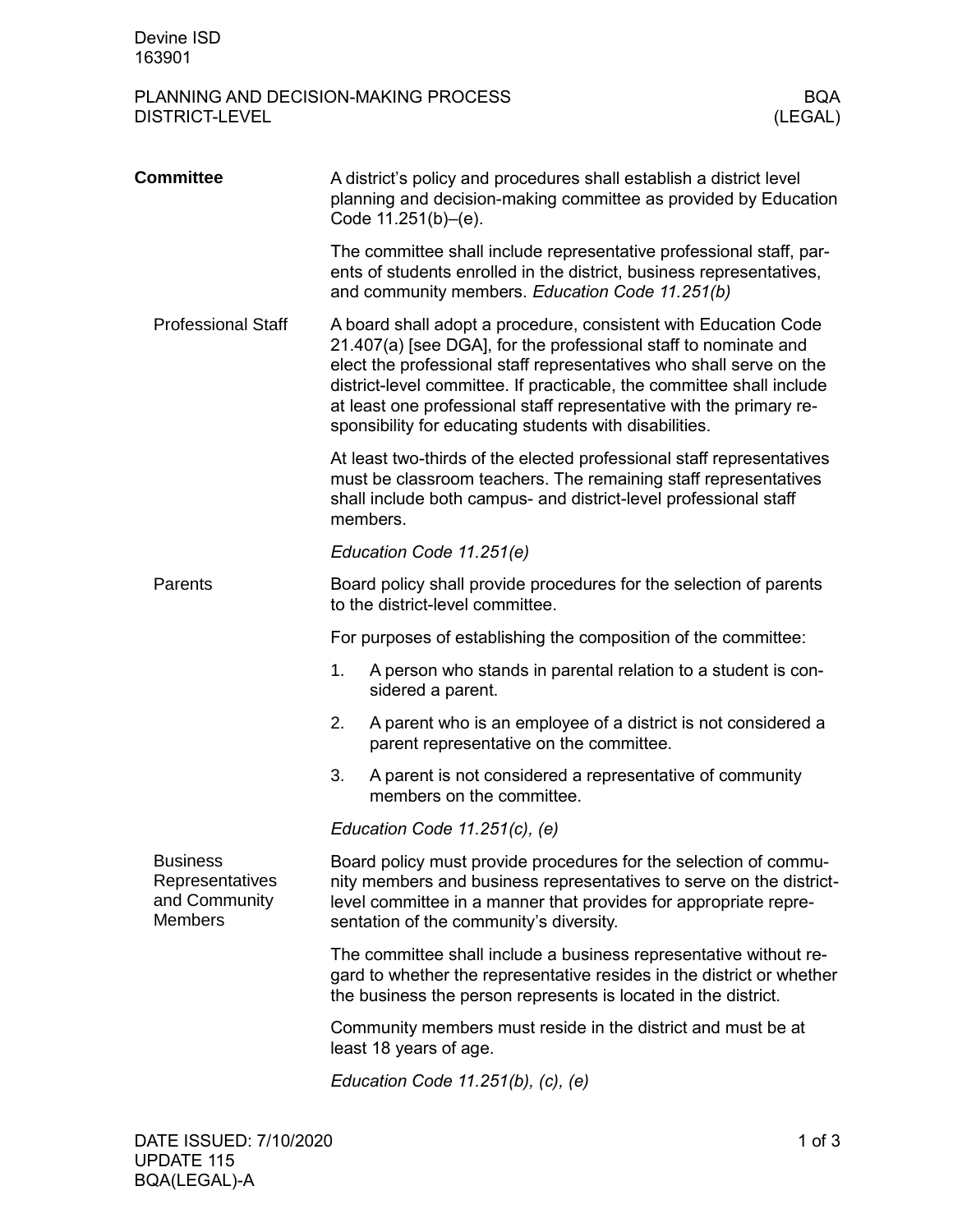## PLANNING AND DECISION-MAKING PROCESS BQA<br>DISTRICT-LEVEL (LEGAL) DISTRICT-LEVEL

| <b>Meetings</b>                                 |                                                                                                                                                                                                                                         | A board shall establish a procedure under which the district-level<br>committee holds regular meetings. The board or designee shall pe-<br>riodically meet with the district-level committee to review the com-<br>mittee's deliberations. Education Code 11.251(b)                                                                       |                                                                                                                                                                                                                                                                                                                                                                                  |  |  |  |
|-------------------------------------------------|-----------------------------------------------------------------------------------------------------------------------------------------------------------------------------------------------------------------------------------------|-------------------------------------------------------------------------------------------------------------------------------------------------------------------------------------------------------------------------------------------------------------------------------------------------------------------------------------------|----------------------------------------------------------------------------------------------------------------------------------------------------------------------------------------------------------------------------------------------------------------------------------------------------------------------------------------------------------------------------------|--|--|--|
| <b>Public Meetings</b>                          |                                                                                                                                                                                                                                         | The district-level committee shall hold at least one public meeting<br>per year. The required meeting shall be held after receipt of the an-<br>nual district performance report from TEA for the purpose of dis-<br>cussing the performance of a district and the district performance<br>objectives. Education Code 11.252(e)           |                                                                                                                                                                                                                                                                                                                                                                                  |  |  |  |
| <b>Communications</b>                           |                                                                                                                                                                                                                                         | District policy and procedures must be established to ensure that<br>systematic communications measures are in place to periodically<br>obtain broad-based community, parent, and staff input and to pro-<br>vide information to those persons regarding the recommendations<br>of the district-level committee. Education Code 11.252(e) |                                                                                                                                                                                                                                                                                                                                                                                  |  |  |  |
| <b>Consultation</b>                             | A superintendent shall regularly consult the district-level committee<br>in the planning, operation, supervision, and evaluation of the dis-<br>trict educational program. Education Code 11.252(f)                                     |                                                                                                                                                                                                                                                                                                                                           |                                                                                                                                                                                                                                                                                                                                                                                  |  |  |  |
| <b>Responsibilities</b><br><b>District Plan</b> | The district-level committee shall assist the superintendent with the<br>annual development, evaluation, and revision of the district im-<br>provement plan. Education Code 11.252(a) [See District Improve-<br>ment Plan at BQ(LEGAL)] |                                                                                                                                                                                                                                                                                                                                           |                                                                                                                                                                                                                                                                                                                                                                                  |  |  |  |
|                                                 |                                                                                                                                                                                                                                         |                                                                                                                                                                                                                                                                                                                                           | Each school district and campus shall use the results from the<br>teaching and learning conditions survey required by Education<br>Code 7.065(a) to review and revise, as appropriate, the district-<br>level or campus-level improvement plan, and for other purposes,<br>as appropriate to enhance the district and campus learning envi-<br>ronments. Education Code 7.065(e) |  |  |  |
| <b>Dropout Prevention</b><br><b>Review</b>      | A district-level committee of a district with a junior high, middle, or<br>high school campus shall analyze information related to dropout<br>prevention, including:                                                                    |                                                                                                                                                                                                                                                                                                                                           |                                                                                                                                                                                                                                                                                                                                                                                  |  |  |  |
|                                                 | 1.                                                                                                                                                                                                                                      |                                                                                                                                                                                                                                                                                                                                           | The results of the audit of dropout records;                                                                                                                                                                                                                                                                                                                                     |  |  |  |
|                                                 | 2.                                                                                                                                                                                                                                      |                                                                                                                                                                                                                                                                                                                                           | Campus information related to graduation rates, dropout<br>rates, high school equivalency certificate rates, and the per-<br>centage of students who remain in high school more than four<br>years after entering grade 9;                                                                                                                                                       |  |  |  |
|                                                 | 3.                                                                                                                                                                                                                                      |                                                                                                                                                                                                                                                                                                                                           | The number of students who enter a high school equivalency<br>certificate program and:                                                                                                                                                                                                                                                                                           |  |  |  |
|                                                 |                                                                                                                                                                                                                                         | a.                                                                                                                                                                                                                                                                                                                                        | Do not complete the program,                                                                                                                                                                                                                                                                                                                                                     |  |  |  |
|                                                 |                                                                                                                                                                                                                                         | b.                                                                                                                                                                                                                                                                                                                                        | Complete the program but do not take the high school<br>equivalency examination, or                                                                                                                                                                                                                                                                                              |  |  |  |
| DATE ISSUED: 7/10/2020                          |                                                                                                                                                                                                                                         |                                                                                                                                                                                                                                                                                                                                           | $2$ of $3$                                                                                                                                                                                                                                                                                                                                                                       |  |  |  |